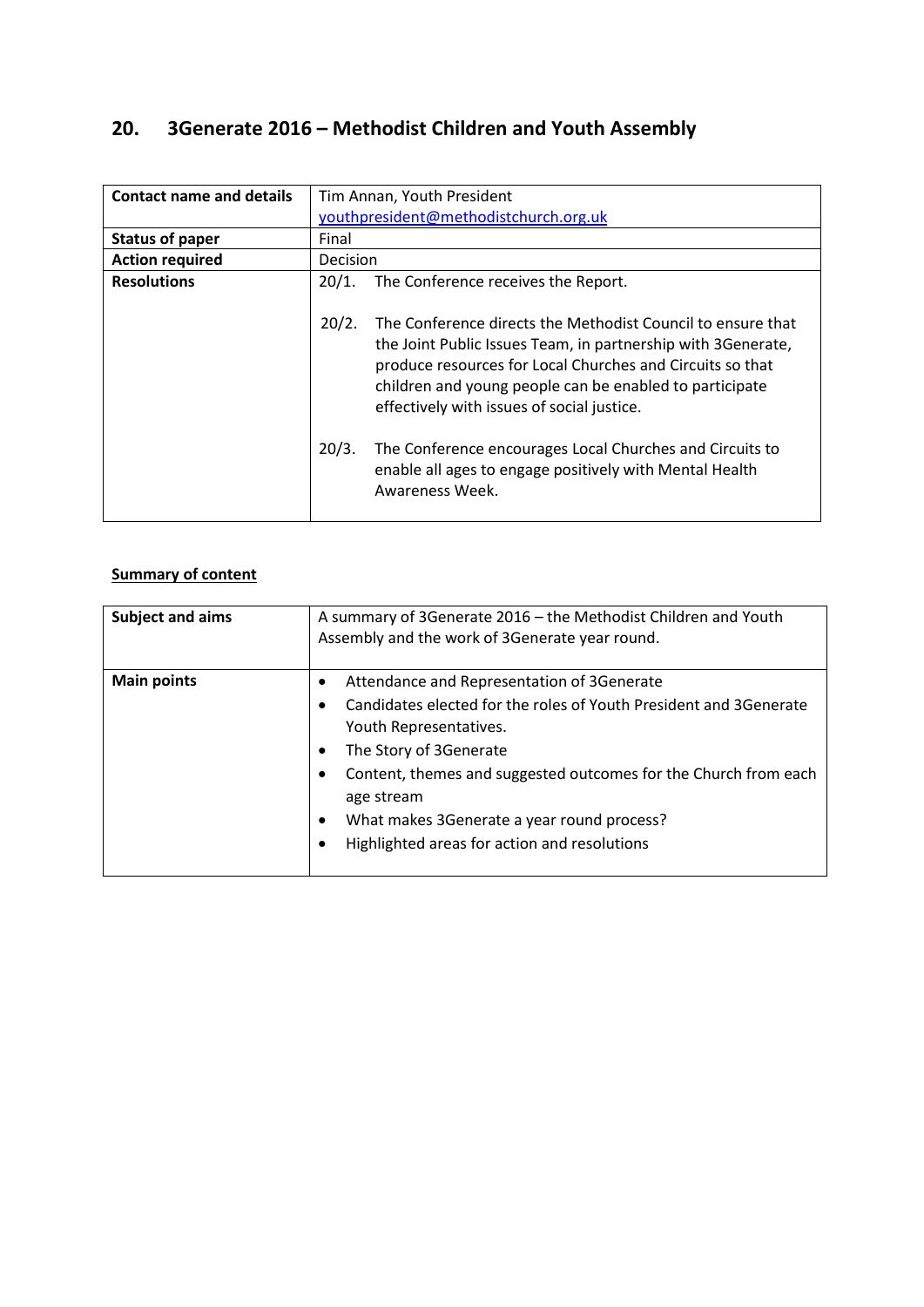# **20. 3Generate 2016 – Methodist Children and Youth Assembly**

## **Introduction**

1. The Methodist Children and Youth Assembly, 3Generate, is an engagement process and event for children and young people aged 8-23. It is a safe environment for young people to meet other young Methodists and explore ideas of faith and community. 3Generate allows the opportunity for young people to engage in various worship formats and fun activities, to discuss relevant and topical issues, as highlighted by the young people, and to do so from a personal, biblical, Christian and Methodist point of view. 3Generate holds the participation of young people at its core and allows each individual young person to "speak out" in a variety of ways. This report covers details of the event, activities of age streams, reports outcomes from the event and subsequent processes and describes the plans for moving the 3Generate process forward.

# **3Generate 2016 theme built on last year's theme and resolutions to the Conference**

- 2. **'#**Wonderful' we explored different aspects to this:
	- i. **Wonderful me** We are wonderfully made, but what does it mean to be made in the image of
		- God?
	- ii. **Wonderful Church** The Church is wonderfully made, but sometimes it does not always feel like
		- that. How can we make the Church the wonderful body that it was intended to be?
	- iii. **Wonderful world** The world is wonderfully made by God, yet humans are damaging it. What

can we do to keep the world beautiful as God intended?

- iv. **Wonderfully prophetic** How can we be confident and speak out and into the world?
- 3. The theme was expressed and explored in different aspects of the event sessions and worship.

### **Facts about this year's 3Generate event**

- 4. Below are the numbers of delegates and volunteers that attended 3Generate 2016:
	- i. Total delegates that attended this year: 628 delegates aged between 8-23
	- ii. Total volunteers that attended this year: 182 volunteers
- 5. It should be noted with thanksgiving that there has been a steady increase in numbers of those attending over the last five years:

| Year | <b>Total attendance of delegates</b> |
|------|--------------------------------------|
| 2013 | 222                                  |
| 2014 | 239                                  |
| 2015 | 550                                  |
| 2016 | 628                                  |

#### **Elections**

6. The following young people were elected as 3Generate Representatives at the 2016 event: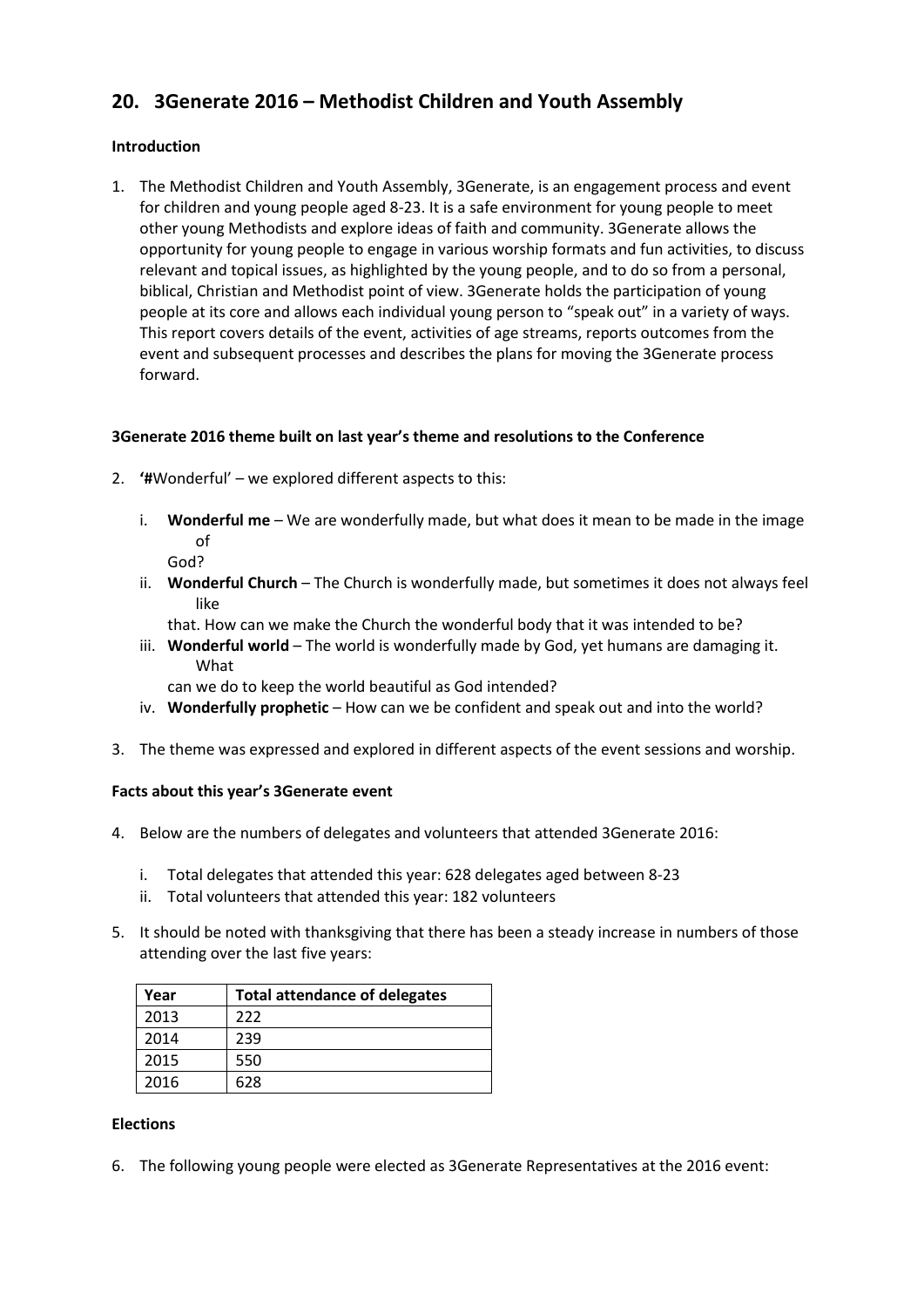| Name                      | Role                             |
|---------------------------|----------------------------------|
| Kira Barfoot              | Conference Representative        |
| Liberty Dane              | Conference Representative        |
| Sam Lindridge             | Conference Representative        |
| Gemma Curtis              | Methodist Council Representative |
| <b>Berenice Dalrymple</b> | <b>Ecumenical Representative</b> |
| Samuel Edben              | <b>Ecumenical Representative</b> |

- 7. They join Dean Lawson, Ruth Hall, Jasmine Roberts, Grace McAloon and Roxanne Bainbridge on the 3Generate Representative team. Along with the previous Youth Presidents, they form the Youth President's Advisory Group under Standing Order 250(9). Methodists and others are invited to follow what they do through the year on Twitter: @3GenReps.
- 8. In accordance with SO 250(8), 3Generate elected Michael Pryke as Youth President for the connexional year 2017/2018.
- 9. The Youth President's Advisory Group meet three times a year (January, June and September) and keep in contact through email. Not only have they considered how to develop the 3Generate Representative role, but also have undertaken consultation about 3Generate, the manifestos and resolutions, as well as notice of motion 2015/215.
- 10. 3GenTV is our very own YouTube channel [\(www.youtube.com/user/3GenerateTV\)](http://www.youtube.com/user/3GenerateTV) where you can watch reflections and interviews relating to the 3Generate sessions. Get a flavour of the whole event and watch the 3Generate 2016 Story video on 3GenTV [\(www.youtube.com/watch?v=uBw9bb4Pjo8\)](http://www.youtube.com/watch?v=uBw9bb4Pjo8).

#### **Activities in age streams**

#### **8-11s stream**

- 11. The 8-11s programme this year was divided into three sections**:** Speak Out, Engage and Respond.
	- i. Within the Speak Out session, the 8-11s were given the opportunity to engage with small group

sessions on a variety of topics, including "What do you do?" featuring Roger Walton, and "Big questions: asking tricky questions". There was also opportunity within this session to get to know this year's Youth President candidates and the 3Generate Representatives before the voting process.

ii. The Engage session was an opportunity to delve deeper into issues that 8-11s had raised in the

shaper group process (the means by which subjects are brought to the event) as important to them. These included topics such as:

- Transition: Making and dealing with changes.
- Love in Action: Things we can do to make a difference in our world.
- Living with Conflict: Getting along when we don't always agree.
- iii. Respond was an opportunity for the 8-11s stream to reflect on what they had been discussing

that day in fun and creative ways, from arts and crafts to stop animation and prayer/graffiti walls.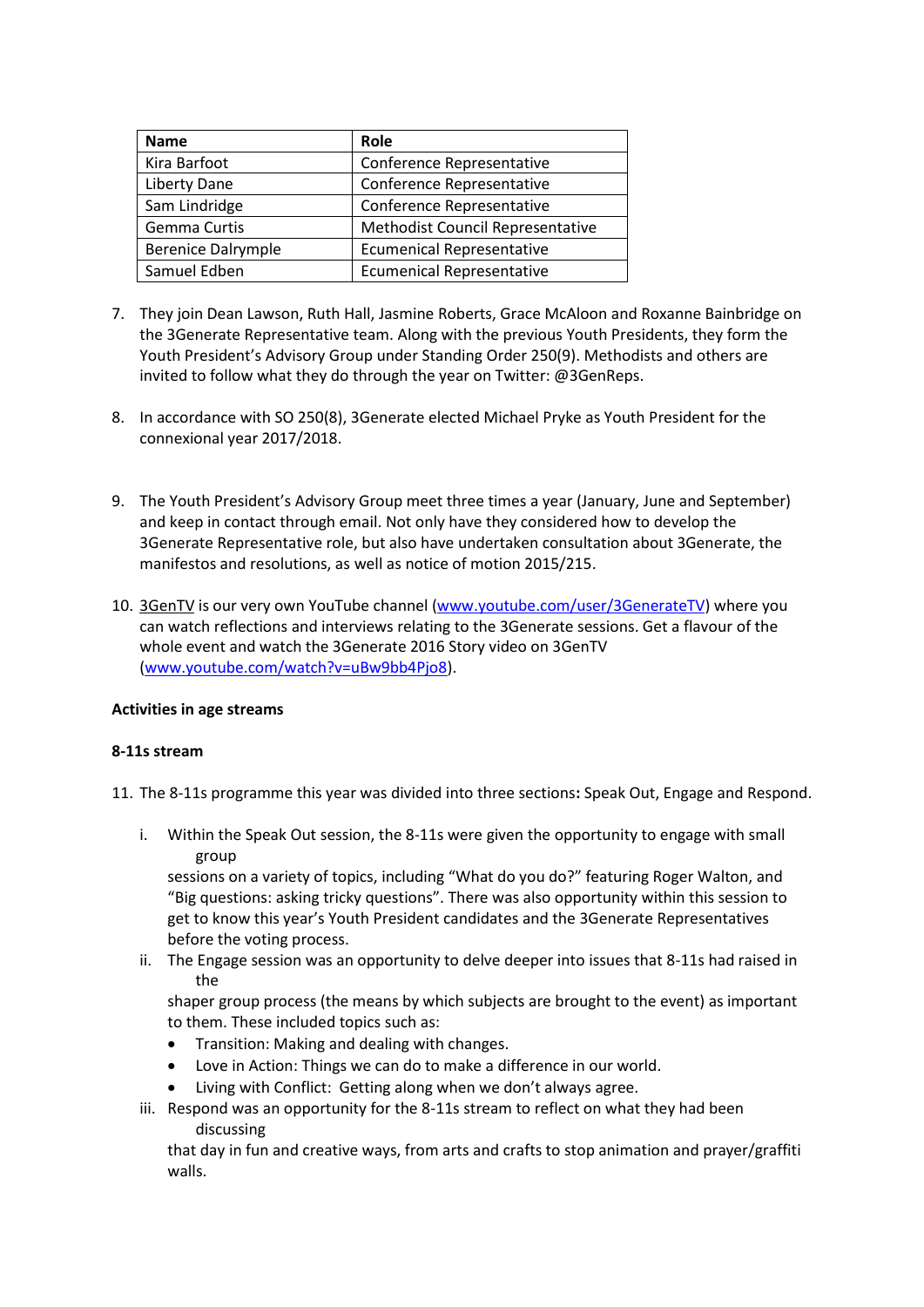12. On the Sunday, the 8-11s had their Manifesto session, which collected together all the comments and opinions from the sessions on Saturday. The children had a chance to reflect on these and select what themes and issues they wanted included in the Manifestos. The 8-11 Manifesto is contained in Appendix 1. This Manifesto, along with those from the other streams, was used to inform the discussions around and enable the creation of this year's 3Generate Conference resolutions.

## **11-18s stream**

- 13. Within each time for discussion in the 11-18s stream this year, young people were offered two separate ways to express their opinions. One was through a traditional debate-style format, the other through a creative style. Topics that this age stream looked at included:
	- fresh ways of being Church
	- vocation
	- the refugee crisis
	- mental health
	- the environment
	- school life and pressures.
- 14. In a whole age stream facilitated session the huge amount of the feedback from this age stream was drawn out and together, including a chance for emerging issues that did not have sessions over the 3Generate Weekend. Again, it was out of this session that the 11-18 Manifestos were born (see Appendix 2 for the 11-18 Manifesto). The 3Generate resolutions have been developed by the Youth President's Advisory group using this information. On the Sunday, there were *Grow*  sessions, which were a variety of workshops exploring different styles of worship.

#### **18-23s stream**

- 15. The 18-23s stream this year was based around TED-styled talks. These talks were based around issues such as:
	- poverty and the sanction system
	- emotional and mental health
	- the changing face of community.

A number of these talks are available on 3GenTV. Following the talks, young people were given the opportunity to dig deeper and have conversations with the presenters.

- 16. During the afternoon, the 18-23s had a *Making Change* session, which was an opportunity for them to discuss and learn ways to be the positive change they want to be in their local context.
- 17. On the Saturday evening, the age stream played host to a social event that included street food, a quiz and live music.
- 18. On the Sunday, there was an opportunity to engage and discuss ideas around what the age stream would put into their Manifestos this year. The Manifesto for the 18-plus stream can be found at Appendix 3. This was also time for reflection and prayer together.

#### **Worship**

19. As always, worship was a key part of 3Generate. Each age stream had time over the weekend to worship in a variety of different styles such as puppet, contemplative and band led worship. 3Generate partnered with an organisation called Engage Worship to facilitate intergenerational worship on the Sunday morning. The theme was Wonderful Jesus and there was a range of worship styles to choose from such as café style, sung worship, drumming and prayer walks. Find out more a[t engageworship.org/](https://engageworship.org/)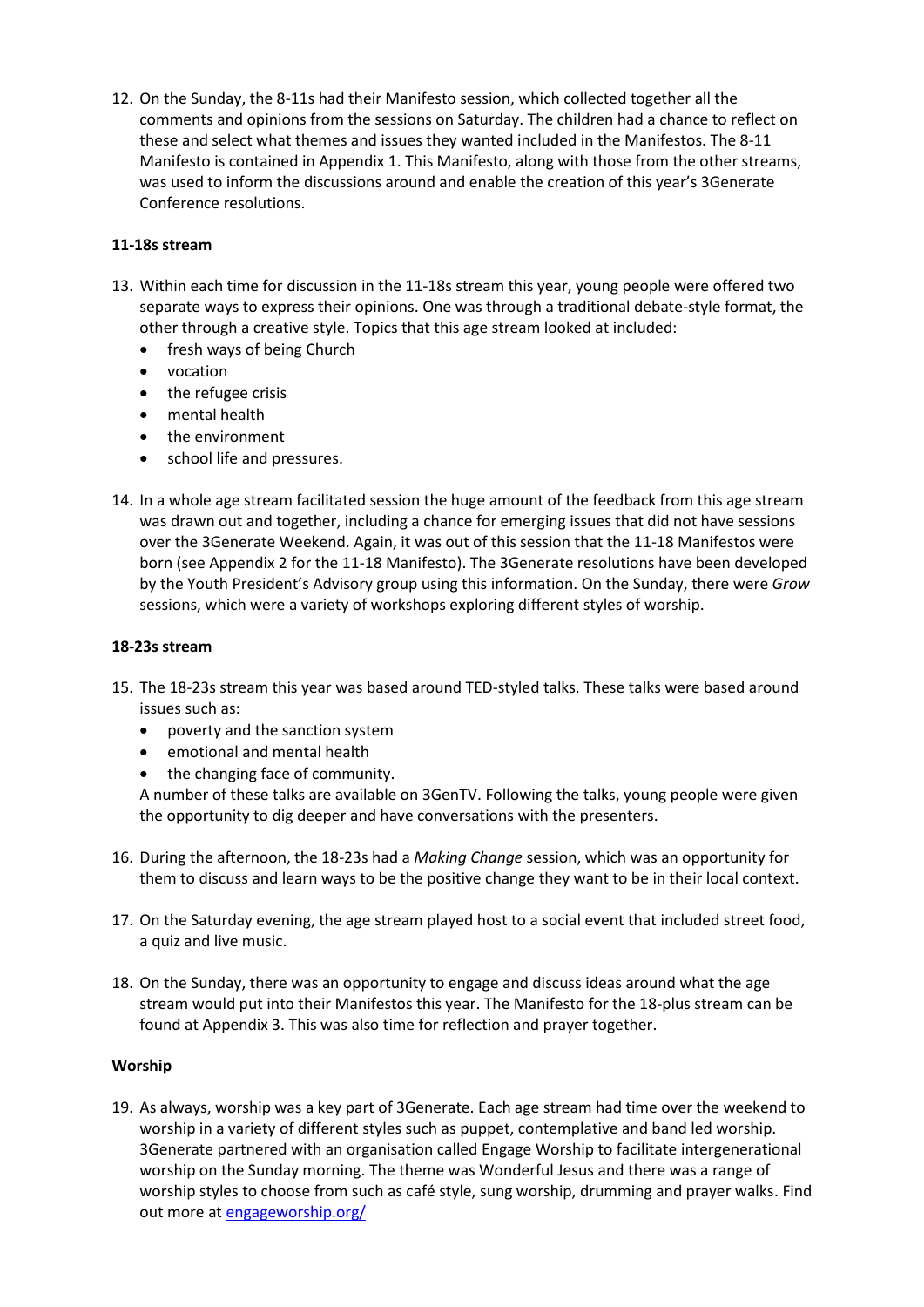#### **Outcomes and subsequent processes**

#### **Agents of Change**

20. Children and young people at 3Generate were encouraged to be Agents of Change in their home churches and communities and were given Agents of Change wristbands, postcards and badges with a challenge and encouragement to take action. One of the key things to come from this at 3Generate was an expression that "yes, I can make change happen and I can be an agent of change", but we also want "We – adults and children and young people – working together to be Agents of Change". We want the church to support, equip and be alongside us in making change happen in our communities, churches and the world. We want to campaign and take action together.

#### **How 3Generate is more than an event - the year-round process**

- 21. 3Generate is more than just an event. However, three main elements crystallise how 3Generate takes place across the Connexion throughout the year. Those elements are Speak, Hear and Respond.
	- i. *Speak* is the opportunity young people have to voice their thoughts, concerns and opinions in a way authentic to them. These can be seen through the facilitated conversations and engagement with delegates during the event, 3Generate. After that weekend, resources are provided to support our Local Churches, communities, Circuits and Districts that involve children and young people in conversation and within the life of their local church and community. Key examples of these resources are the 3Generate Manifestos and the 3Generate Big Sleepover resource. These can be found on the website here [www.methodist.org.uk/mission/3generate/before-and-after-3generate](http://www.methodist.org.uk/mission/3generate/before-and-after-3generate)
	- ii. *Hear* is how we, as a church, get to know about the thoughts, concerns and opinions of the children and young people in the Methodist Church. The Methodist Conference report and the 3Generate Manifestos are great, easy to access ways of hearing from the children and young people. Church communities also use the booklet *Voice Activated* as a way to engage and facilitate conversations in their local context, hearing the voice from the local area. A way we hear about the views and opinions of the children and the young people of the Methodist Church is from the work and roles of the Youth President and the 3Generate Representatives, who represent and advocate the views of the children and young people throughout the year. This year the Youth President has been on visits around the Connexion to see the work of Local Churches, Circuits and Districts with children and young people. Leading workshops on leadership with young people and representing the voice of children and young people at groups and meetings, such as the working party for notice of motion 2015/215 and at the Connexional Leaders' Forum (CLF). The 3Generate Representatives have been to and represented children and young people at Interfaith Forums, EMYC council meetings and attending regional and district events across the Connexion.
	- iii. *Respond* is a challenge to the whole of the Methodist Church to engage with what they have heard from the children and young people. There are tools and resources available to support church leadership, children, youth and family workers to empower children and young people to be disciples now and Agents of Change in their contexts, and help them play their full, authentic part within the local communities in the Church and the surrounding area.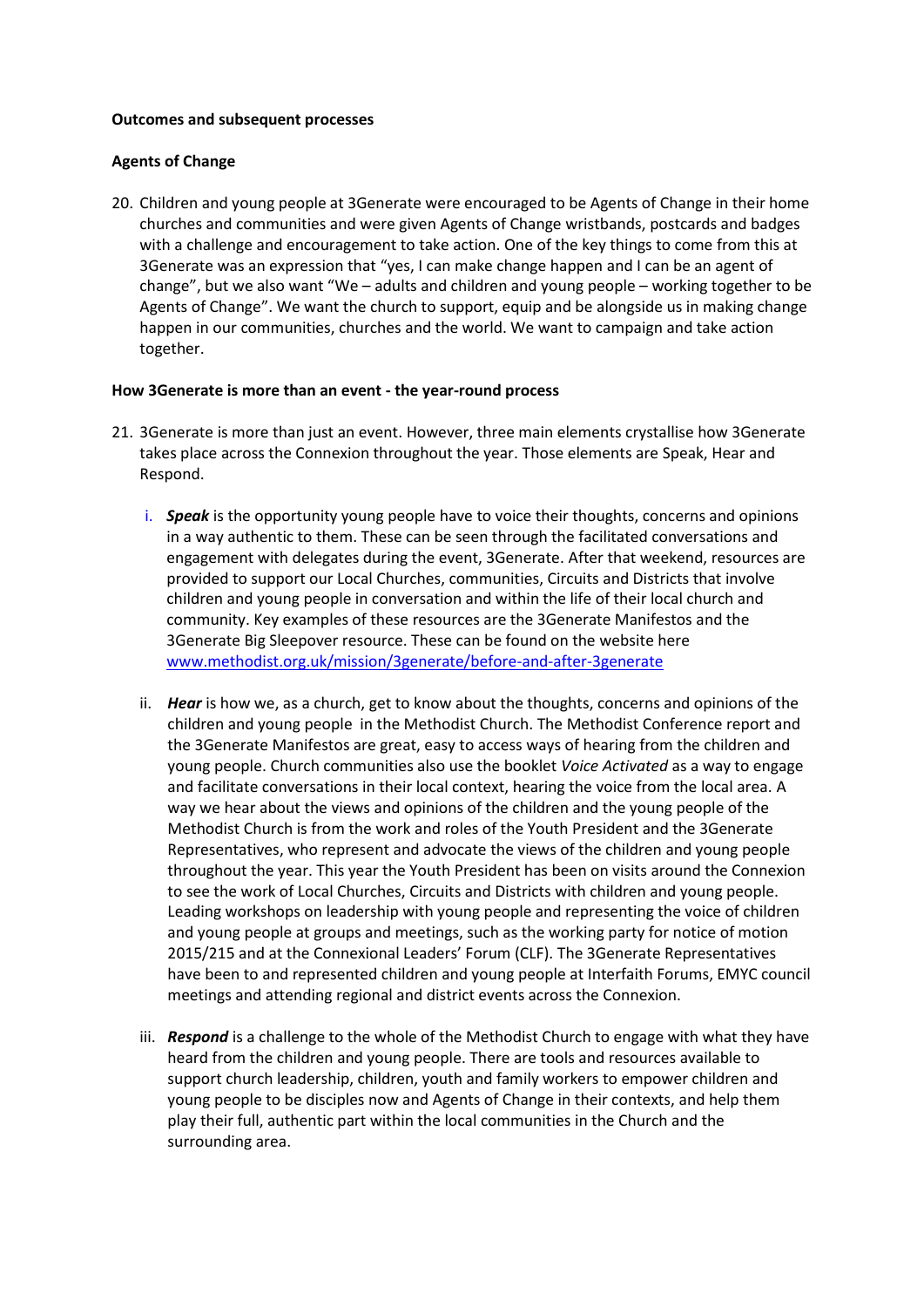#### **The 3Generate Manifestos**

- 22. The calling of the Methodist Church is to respond to the gospel of God's love in Christ and to live out its discipleship in worship and mission. In response to this, each age stream at 3Generate produces a Manifesto, based on the conversations that took place and expressing the views, concerns and aspirations of the children and young people who attended.
- 23. There are three Manifestos for the three age groups represented at 3Generate: 8-11, 11-18 and 18-23. Each of these was produced following discussions facilitated in a variety of ways, and are what the children and young people said they wanted to focus on for the year.
- 24. Churches may choose to use the Manifestos in a variety of different ways, but the hope is that they will be a useful tool for the whole Church as well as for the work with children and young people. Over the coming months 3Generate would encourage visits to our webpage
- 25. [www.methodist.org.uk/mission/3generate/before-and-after-3generate/3generate-manifestos](http://www.methodist.org.uk/mission/3generate/before-and-after-3generate/3generate-manifestos) is where we will be adding ideas about how to use the Manifestos and resources to support that work.
- 26. We would encourage churches to display the manifestos, raising the profile of the concerns and interests of children and young people in the Methodist Church. This year the Manifestos are available in English and Welsh language versions.
- 27. Within each Manifesto, there are plenty of issues that local churches can and are already engaging with. To give one example within the 11-18's Manifesto, mental health was a key issue, saying *"…want to see the Church doing a lot more to provide hope, support and protection for people suffering with poor mental health."*

#### **Plans for moving the 3Generate process forward**

- 28. The above describes just some of the ways that 3Generate is a year round process. 3Generate is keen to be building the capacity of our churches and Circuits to embed participation across the Connexion; it is gratifying to see the increase in the participation of young people on Church Councils and at synod level with many synods now running parallel children and youth synods, district events, and circuit days.
- 29. In addition, because of the ongoing success and growth of 3Generate, the event will move to a larger venue to encourage this growth to continue. The next event 3Generate 2017 will be 24-26 November at Pontins, Southport. This will necessitate a change from previous years in that children and young people will be encouraged to attend with their leaders accompanying them *in loco parentis*. Groups will stay in accommodation with their leaders who will be responsible for their care throughout the event. Leaders will attend the event for free and will only need to cover their travel costs. Provision will be made for children and young people whose churches are unable to provide an accompanying leader.

#### **Resolutions**

30. The 3Generate resolutions for the Conference report were produced this year using the feedback from the children and young people present at 3Generate and by the Youth President's Advisory Group, ie the 3Generate Representatives and the Youth President. The group would like to thank the Church and Community specialists from the Connexional Team, staff from the Conference Office and the Revd Gill Newton, Chair of the Sheffield District, for their support in drafting these resolutions.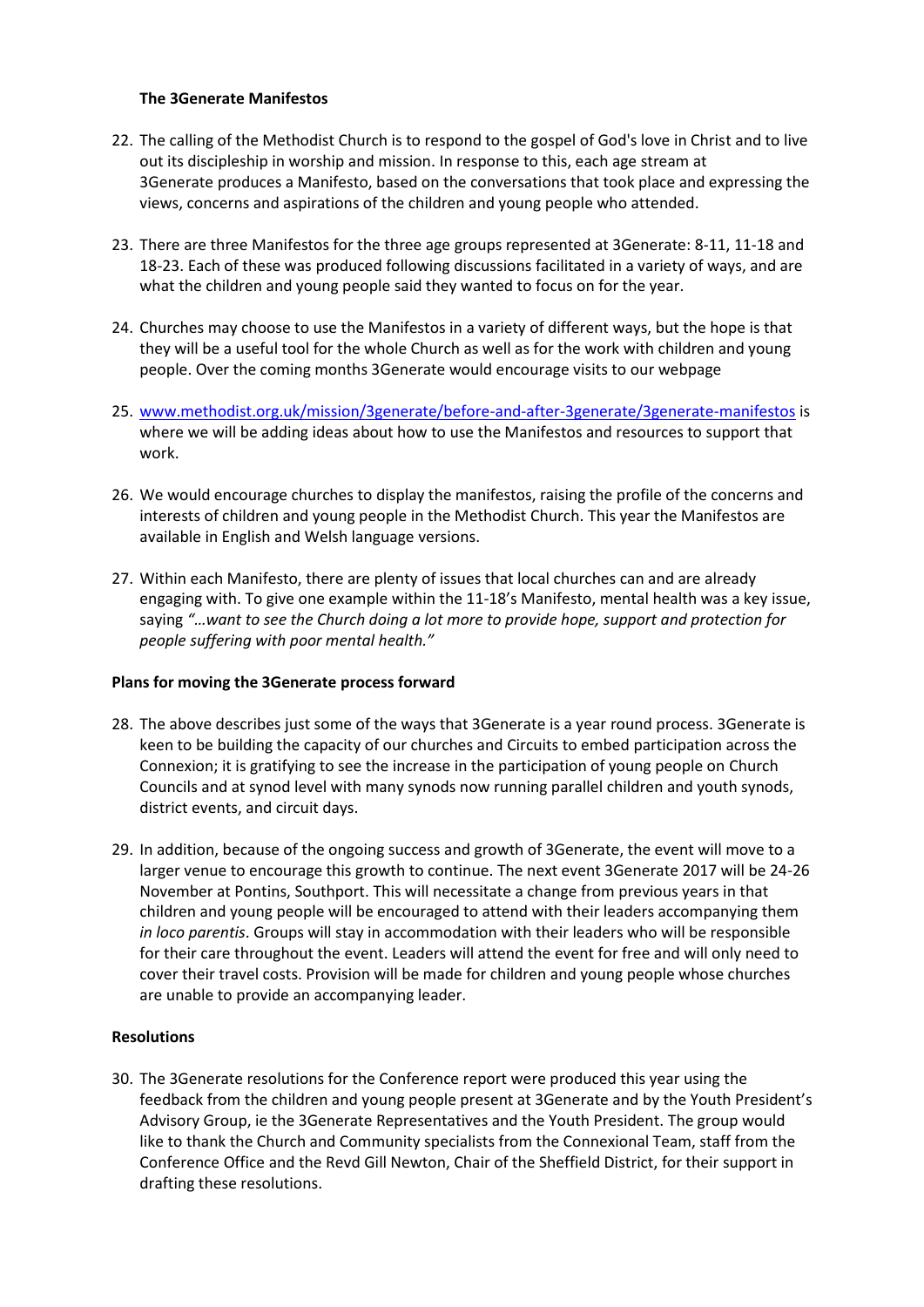- 31. The feedback was filtered down into topic specific groups, such as poverty, extremism, etc. The 3Generate Representatives then examined all these comments and discerned what the children and young people of the Methodist Church wanted to bring to the Conference of 2017. As a part of this process, the 3Generate Representatives looked over past Conference resolutions and came up with the following criteria for what made a good resolution:
	- i. direct and to the point
	- ii. concise but informative
	- iii. no jargon
	- iv. no repetition
	- v. accountability
	- vi. actionable.
- 32. From the feedback from across the age streams, it was obvious that there was a strong calling for children and young people to engage within issues of social justice, and yet a perceived confusion as to where to start to engage with some of these issues. While the Joint Public Issues Team (JPIT) does produce resources for the church to engage with issues for an older audience, we do feel that in partnership with 3Generate, JPIT would be able to produce equally useful resources for a younger audience. Therefore, we ask that **the Conference directs the Methodist Council to ensure that the Joint Public Issues Team, in partnership with 3Generate, produce resources for Local Churches and Circuits so that children and young people can be enabled to participate effectively with issues of social justice.**
- 33. In addition, from the feedback it was clear that across all streams mental health is on the hearts and minds of delegates. Therefore, building on the work started in the 2014 Conference, which arose from a recommendation from that year's 3Generate report and has enabled steps to be taken towards a more positive culture change in the Church in respect to awareness of mental health issues, 3Generate feels that this remains a major issue not just in the lives of the young people, but across all ages. Therefore, we ask that **the Conference encourages Local Churches and Circuits to enable all ages to engage positively with Mental Health Awareness Week.**

#### **\*\*\*RESOLUTIONS**

- **20/1. The Conference received the Report.**
- **20/2. The Conference directed the Methodist Council to ensure that the Joint Public Issues Team, in partnership with 3Generate, produce resources for Local Churches and Circuits so that children and young people can be enabled to participate effectively with issues of social justice.**
- **20/3. The Conference encouraged Local Churches and Circuits to enable all ages to engage positively with Mental Health Awareness Week.**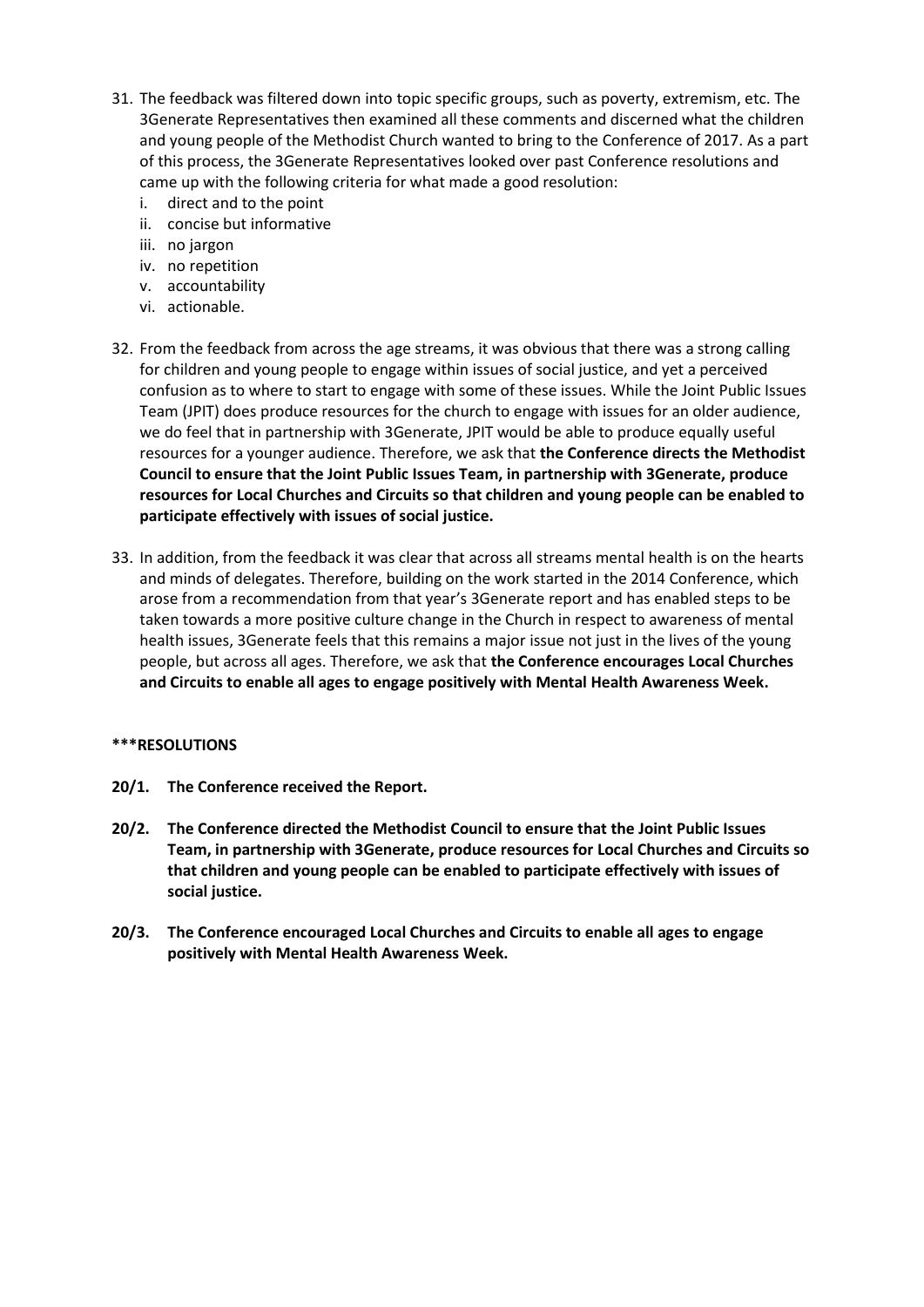#### **Manifesto 8-11s**

#### Hear the voice: respond with action

As Methodists we are called to respond to the Gospel message and live as disciples in the world. In response to this, children spoke out at 3Generate! Below is a summary of what was said about the issues that children identified as the most important. Children want the Church in 2017 to hear this…

#### **Wonderful Me**

We want everyone to respect each other in their words and actions. We experience lots of pressure at school, particularly to perform well. We ask the Church to look for ways to help us, talk to us and to support us.

#### **Wonderful Church**

We want the Church to support charities and to enable us, along with the whole Church, to be involved in helping others. We want to worship and discover more about God and prayer. We want the church to enable us to do this in ways that engage and challenge us and help us to understand. We can, and want to be, involved in and contribute to the worshipping life of the Church.

#### **Wonderful World**

We want the Church to stand together against racism and injustice. We want the Church to campaign with us to support people who are homeless, refugees, slaves and in poverty.

#### **Wonderfully Prophetic**

We want guidance and support to know what to do, or what actions to take, about difficult situations in the world. We want to be agents of change! The people of the world should be a community that lives together in peace.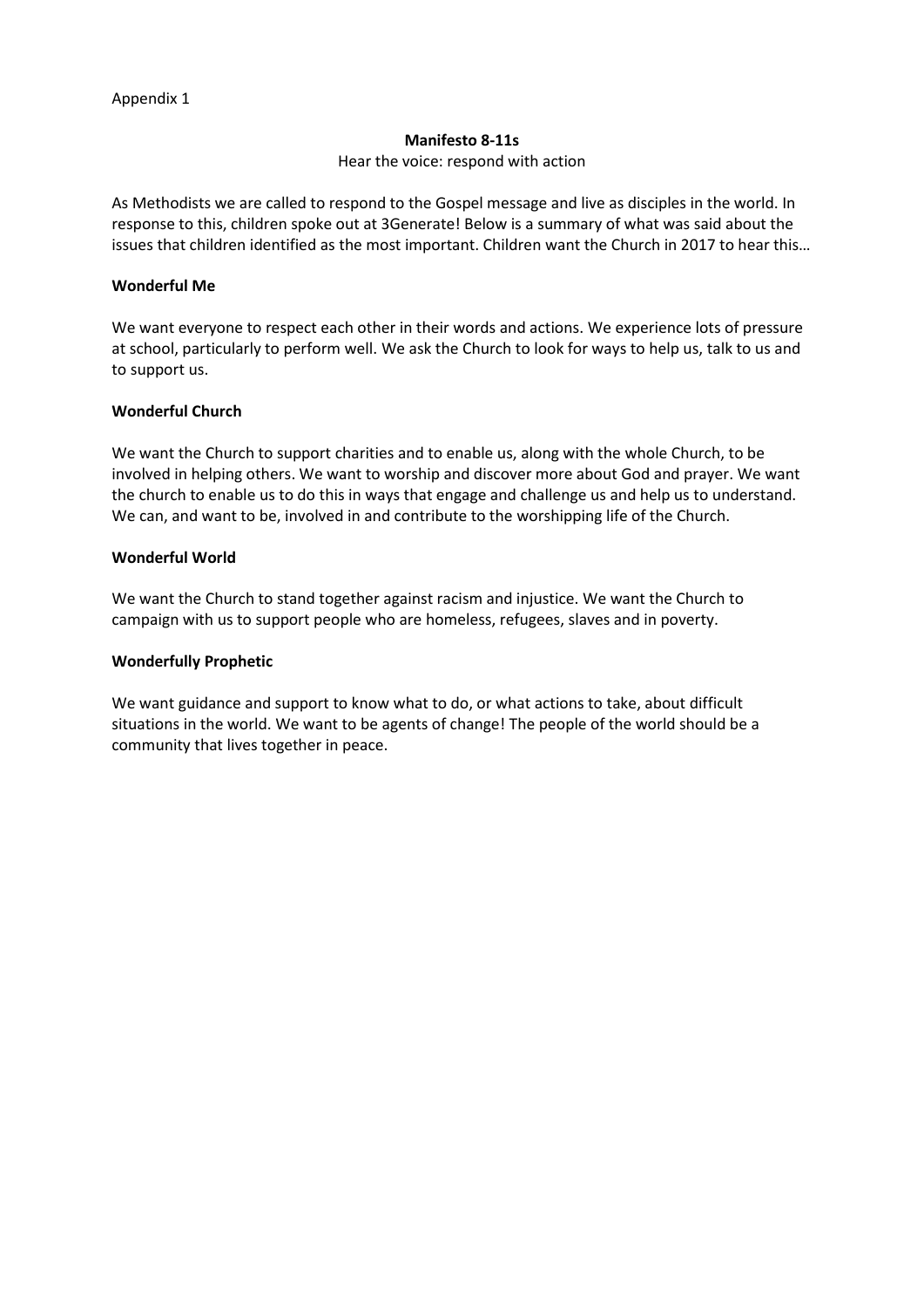#### **Manifesto 11-18s**

#### Hear the voice: respond with action

As Methodists we are called to respond to the Gospel message and live as disciples in the world. In response to this, young people spoke out at 3Generate! Below is a summary of what was said about the issues that young people identified as the most important. Young people want the Church in 2017 to hear this…

#### **Poverty**

The world should be equal and all should be valued, therefore poverty is unfair. We should all work together in community to tackle poverty in such ways as social action, good stewardship and appropriate challenges to society.

#### **Mental Health**

We want to see the Church doing a lot more to provide hope, support and protection for people suffering with poor mental health. More education and awareness is needed so that stigma is reduced and people are better equipped to help.

#### **School life**

We are under increasing pressure to achieve and feel that we cannot be our true selves. Support us by trying to understand the pressures we face, provide space for us to talk, help us manage the balance between schoolwork and life, and equip us to be who we are.

#### **Extremism**

There is a recognition that extreme views are not necessarily bad, but the actions of extremists can be negative. People should be encouraged and enabled to channel their extreme passions and beliefs in positive ways. We want people to have a better understanding of extremism, and guidance on how and when to challenge extremism with love.

#### **The refugee crisis**

This issue causes frustration and uncertainty as to what can be done. There needs to be aid, advocacy and a change in public opinion so that refugees are helped and supported. It is the responsibility of everyone to do this.